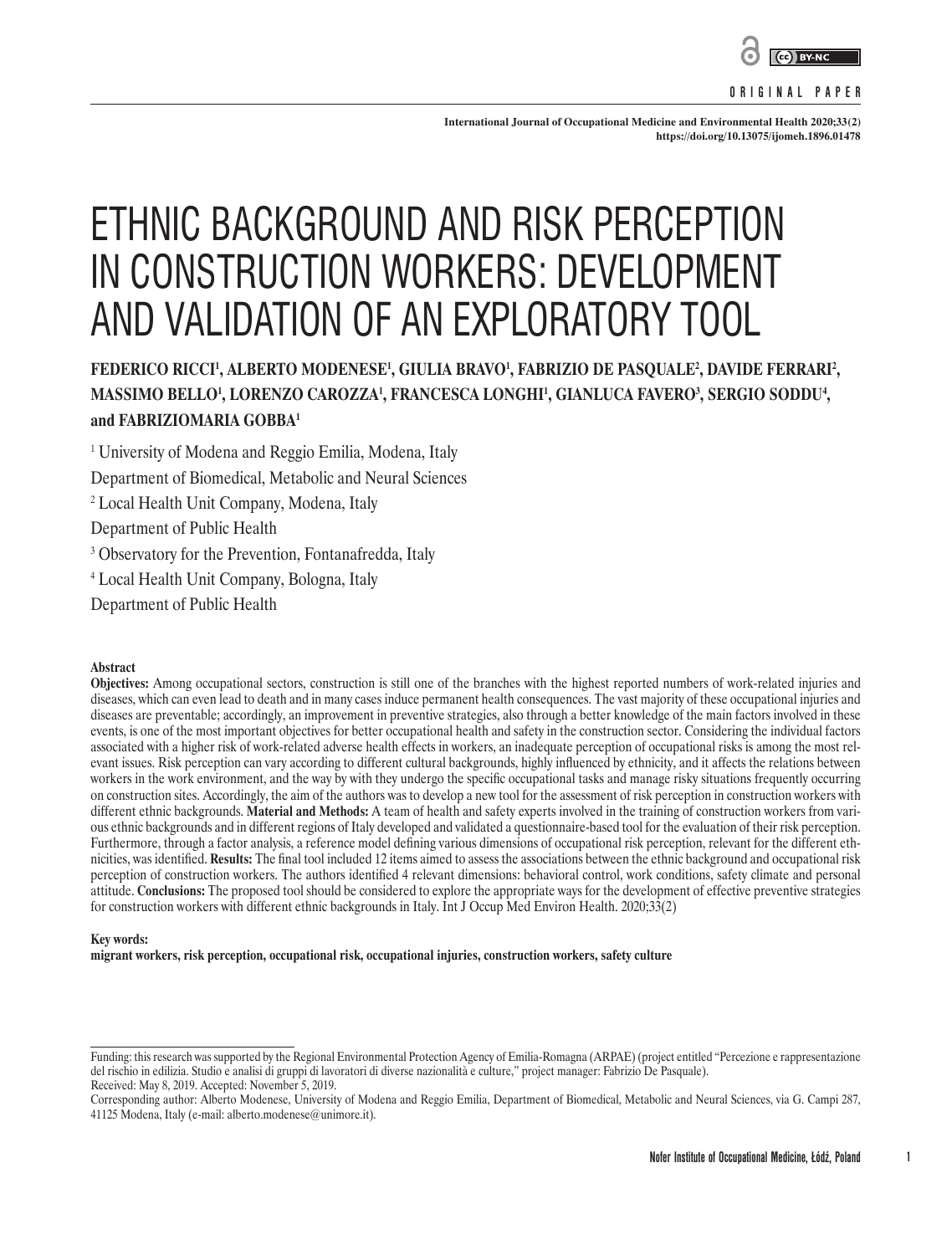#### **INTRODUCTION**

An adequate risk perception is relevant for the adoption of appropriate protective behaviors, both other- and innerdirected [1]. The authors assume that decision making and risk perception often operate in an intuitive-experiential, fast and automatic way, so people can do mistakes if they do not have access to analytical reason-based tools [2,3]. Individuals seem to have limited knowledge of the risks they face in everyday life [4], and so they tend to overestimate certain categories of risks while underestimating others [5].

In 1974, Lalonde [6] noted that people were usually optimistic about the possible consequences of their behaviors, minimizing the probability of undesirable outcomes in dealing with ordinary activities. In these cases, they feel to have a full control of the situation and, accordingly, they believe in a successful conclusion of their actions, with no risks of negative consequences [6]. Considering certain groups of workers, such as construction workers who deal with risky situations on a daily basis [7,8], the ordinariness of their activities may induce a sensation of safety [9]. This may be related to the adoption of faster decision processes, with an insufficient consideration of all the information needed to adequately evaluate risky situations, also taking into account an intrinsic grade of uncertainty [10].

Risk assessment is a consolidated practice performed by technical experts in almost all companies, but it is also a more practical evaluation performed every day directly by workers at their workplaces during their activities. In this latter case, workers usually do not have a clear panorama on all the possible sources of risks, and they cannot use statistical data or other objective information available at a given moment. They make their decisions by evaluating the risk based on information and knowledge deriving from their own experiences, and sometimes their own beliefs [5]. An inadequate knowledge of the factors determining the risk may induce people to trust the opinions of co-workers, often with the same cultural background,

considered as experts within their relatively small working groups [11].

Risk perception may vary depending on different sociocultural contexts, which affects the safety risks of migrant workers [12,13]. A significant number of migrants work in industrialized countries, but their cultural background is not adequately taken into account when it comes to risk perception. This could be particularly important considering that migrant workers are often engaged in risky tasks with an inadequate level of training, often due to problems in the comprehension of the local language [11].

In Italy, several studies have shown a higher relative risk of occupational injuries for non-Italian workers compared to Italians [14–17], and this finding implicates a relevant issue related to the possibility that trans-culturality may be a factor affecting the occurrence of injuries.

According to these premises, the main scope of this research is the development and validation of an exploratory tool applicable in the Italian construction sector, aimed to evaluate the possible associations between ethnicity and risk perception [13], for a further adoption of more effective preventive interventions, such as specific worker training [18,19].

#### **MATERIAL AND METHODS**

## **Development of an exploratory tool and pilot administration**

Based on a review of related scientific literature, and on their expertise, a multidisciplinary team composed of experts in occupational medicine, industrial hygiene, psychology, anthropology and sociology conceived and drafted a preliminary version of an exploratory tool [13]. The first step for the team was the identification of 2 quite different Italian regions according to the level of industrialization:

– Emilia Romagna, in particular the districts of Modena and Bologna in the North Italy, which is a highly industrialized area;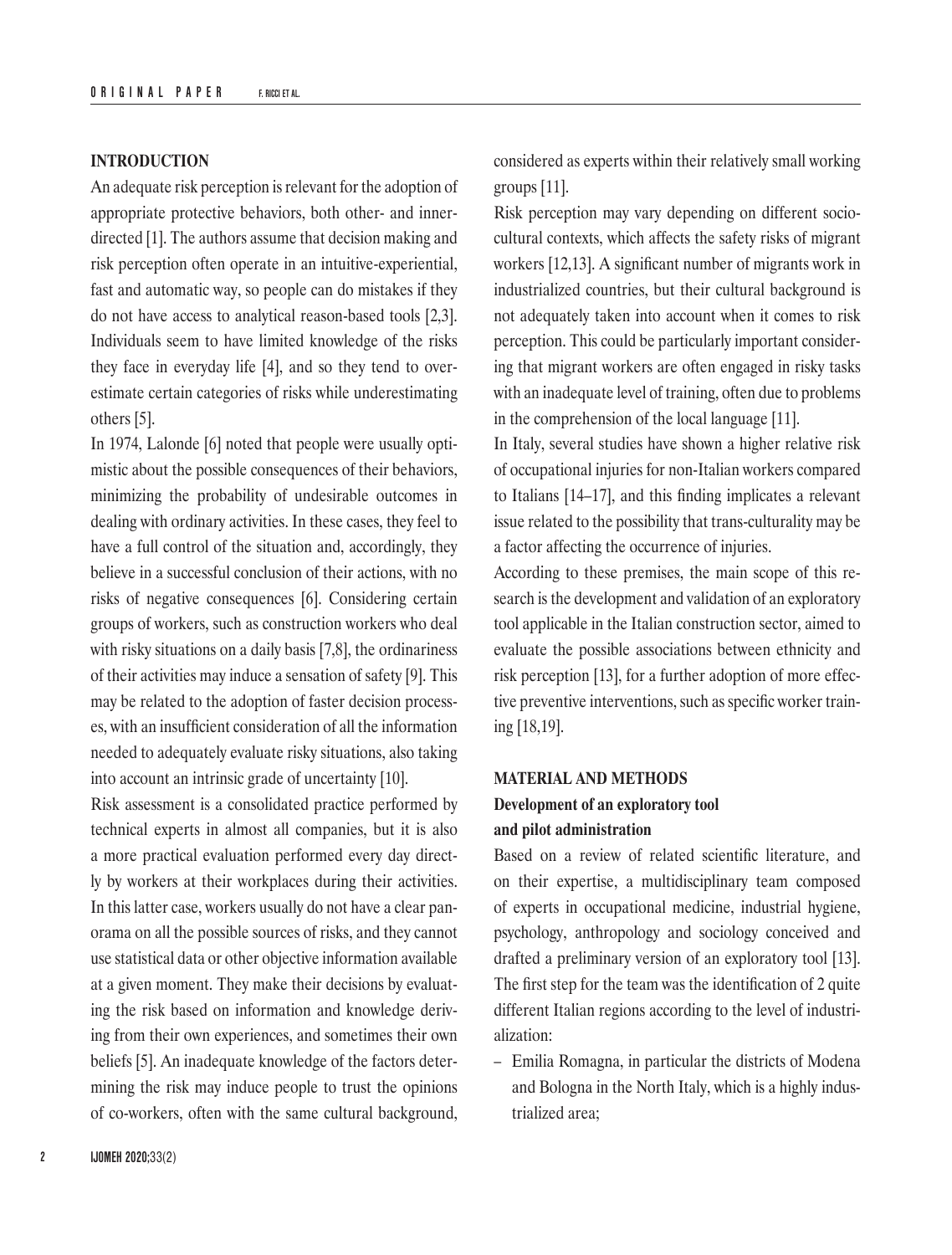– Sardinia, involving the districts of Cagliari and Oristano: this region is an island in the south-center of Italy, and it is less industrialized.

Then, a detailed analysis of the characteristics of both construction work activities and the working population representing the construction sites of the local districts involved was performed, identifying also the relevant individual and collective preventive measures. This analysis resulted in the first version of a questionnaire, composed of 46 items aimed to evaluate construction workers' risk perception. The workers involved were requested to judge the items of the questionnaire based on the level of agreement or disagreement with the reported sentences, e.g., "My work is dangerous," providing their responses on a 11 pts Likert scale, with  $0 =$  "absolutely not" and  $10 =$  "absolutely yes." The authors collected 527 valid questionnaires during the pilot administration (all participants were male).

The pilot administration of the tool was organized at the local vocational schools for construction workers in the 4 municipal districts involved. In order to avoid any possible misunderstanding in the comprehension of the written Italian language, the administration of the questionnaire was guided by an expert occupational health and safety trainer. Moreover, to avoid possible biases, the compilation of the questionnaire was performed before the training courses so that the workers would not have recent theoretical notions on occupational risks that might influence their responses.

The recipients of the training courses were native and nonnative Italian speaking construction workers from different areas of Italy and the world, attending the training courses in 2009 in one of the included districts. For the consideration of non-native Italian speaking workers, based on a socio-cultural analysis, the authors excluded all the construction workers who were not from Europe or Northern Africa (Algeria, Morocco, Tunisia, Libya, Mauritania and Egypt), in order to warrant an adequate comprehension of the Italian language, as workers coming from these countries usually have an acceptable level of comprehension of Italian. On the contrary,

for people from sub-Saharan Africa or from other continents, the level of comprehension of the Italian language exhibits a too much higher inter-individual variability, with some cases of a complete inability to understand the language. Accordingly, the authors included, in this pilot administration, all the construction workers participating in the training sessions in 2009, who were born in Italy, and also those not born in Italy but with a sufficient ability to understand the Italian language, defined on the basis of their country of origin. No exclusion criteria based on workers' age and sex, or on their years of experience as construction work-

The questionnaire administration was conducted in accordance with all national regulations and with the principles of the Declaration of Helsinki. Complete information regarding the study project was given to the participants of the training courses, and the subjects were also informed that their participation was voluntary, and that they were allowed to withdraw from the study at any time. The participants' informed consent was collected. Nobody refused to participate or withdrew during the study.

#### **Statistical analysis**

ers in Italy, were conceived.

All the data was analyzed using the R i386 software version 3.1.0 for Windows, assuming the significance level of 5%.

A first item analysis was performed to identify non-necessary or highly ambiguous items; the correlation between the mean score assigned to the single item and the mean score of all the items was evaluated using the cut-off correlation value of 0.3 for the identification of the items to be eliminated at the first step. Then, Cronbach's  $\alpha$  was calculated to check whether the removed items affected the internal consistency of the questionnaire. The second step was a linear discriminant analysis aimed to identify further items to be eliminated as related to non-homogenous dimensions of judgment within the group of participants. A Wilcoxon test was applied to detect any difference between the first and the third quartile of respondents for each item.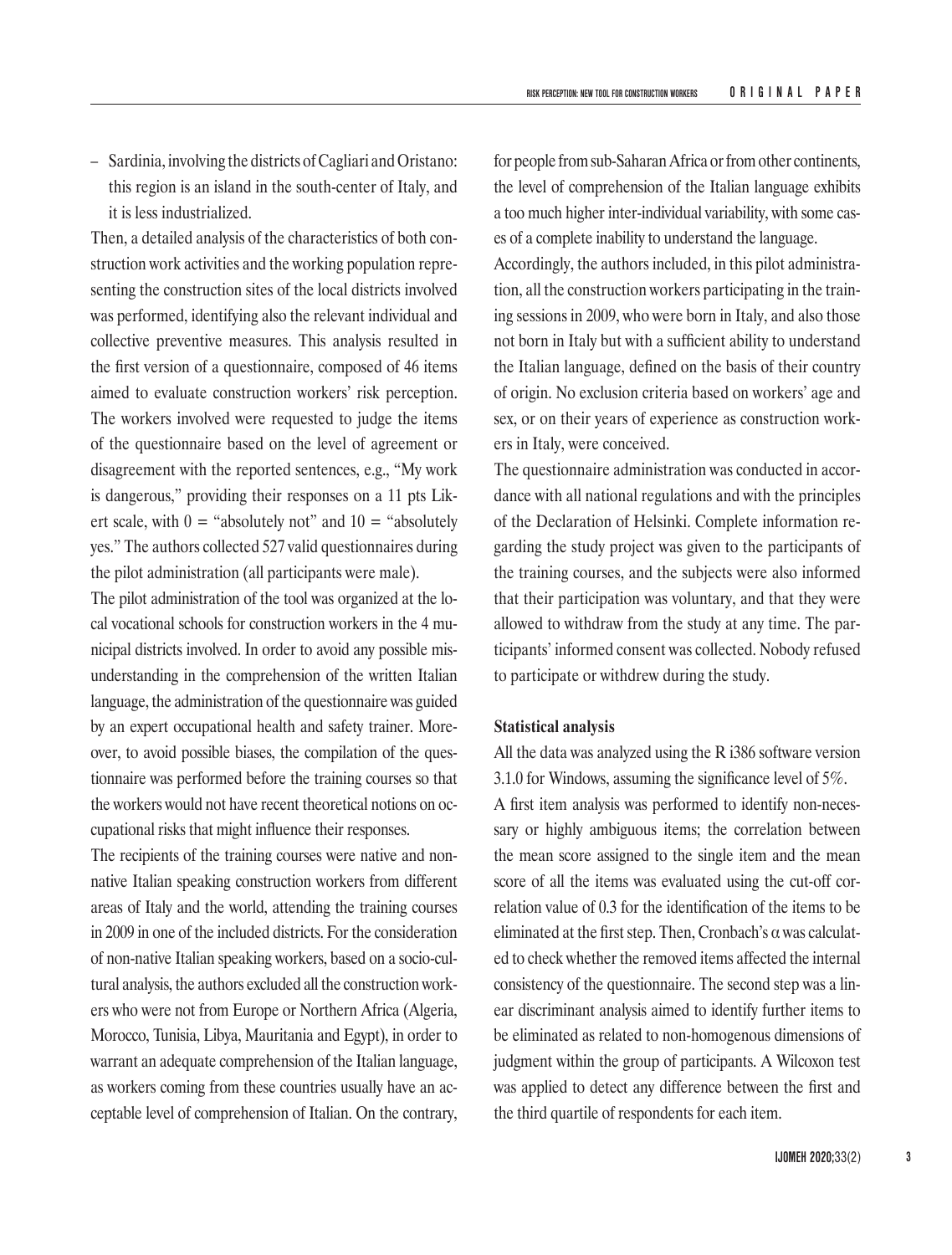The third step was a factor analysis, with the method of varimax rotation that was performed to highlight a set of non-directly measurable dimensions, within the set of variables derived from the final version of the questionnaire, obtained after the first 2 steps.

At the end, using the 12 acceptable items, the authors identified 4 factors with a threshold factor loading of 0.20, for the maximization of the mean Cronbach's α values calculated [20], and the items were grouped accordingly.

#### **RESULTS**

Thanks to the collaboration with an anthropology expert, the authors divided data by homogeneous ethnic clusters:

- Balkans Europe (Albania, Croatia, Kosovo and Serbia),
- Northern and Eastern Europe (Lithuania, Moldova, Poland and Romania),
- North Africa (Algeria, Egypt, Morocco and Tunisia).

The mean age, with a 95% confidence interval, of the different ethnic groups identified in the sample is reported in Table 1, while the characteristics of the subjects according to their expertise and current job position in the construction sector and their educational levels are shown in Table 2.

### **The first version of the questionnaire and the elimination of unnecessary items**

The first version of the risk perception questionnaire included 46 items; after the pilot administration involving 527 construction workers, the authors performed an item correlation analysis and eliminated 23 unnecessary items, assuming a cut-off value of <0.3 (data not shown), in order to simplify the questionnaire and avoid redundancy. Then, a discriminant analysis was performed, which allowed the authors to identify other 11 additional items that did not show a significant difference between the responses of the 4 groups of subjects, following which only the 12 final items that reported a significant difference, with a p value of <0.001, were kept (Table 3).

## **Factor analysis and identification**

## **of the dimensions of the exploratory tool**

**for the evaluation of workers' risk perception**

With the aim of explaining the correlations between the observed variables, using a smaller number of factors, the authors performed a factor analysis (Table 4 – loading factors) for the final version of the questionnaire (items  $N = 12$ ).

**Table 1.** Statistical data of the 527 construction workers involved in the pilot administration of the risk perception questionnaire, according to 4 different areas of origin, in the study on developing and validating a questionnaire that evaluates their risk perception (Italy)

|                             | Participants<br>$(N = 527)$ |                                   |  |
|-----------------------------|-----------------------------|-----------------------------------|--|
| Continent/area of origin    | $n(\%)$                     | age<br>[years]<br>$(M (95\% CI))$ |  |
| Europe                      |                             |                                   |  |
| Italy                       | 390(74)                     | $38(37-39)$                       |  |
| <b>Balkans</b>              | 75(14)                      | $34(31-37)$                       |  |
| Northern and Eastern Europe | 47(9)                       | $33(31-35)$                       |  |
| Africa                      |                             |                                   |  |
| North Africa                | 15(3)                       | $34(28-40)$                       |  |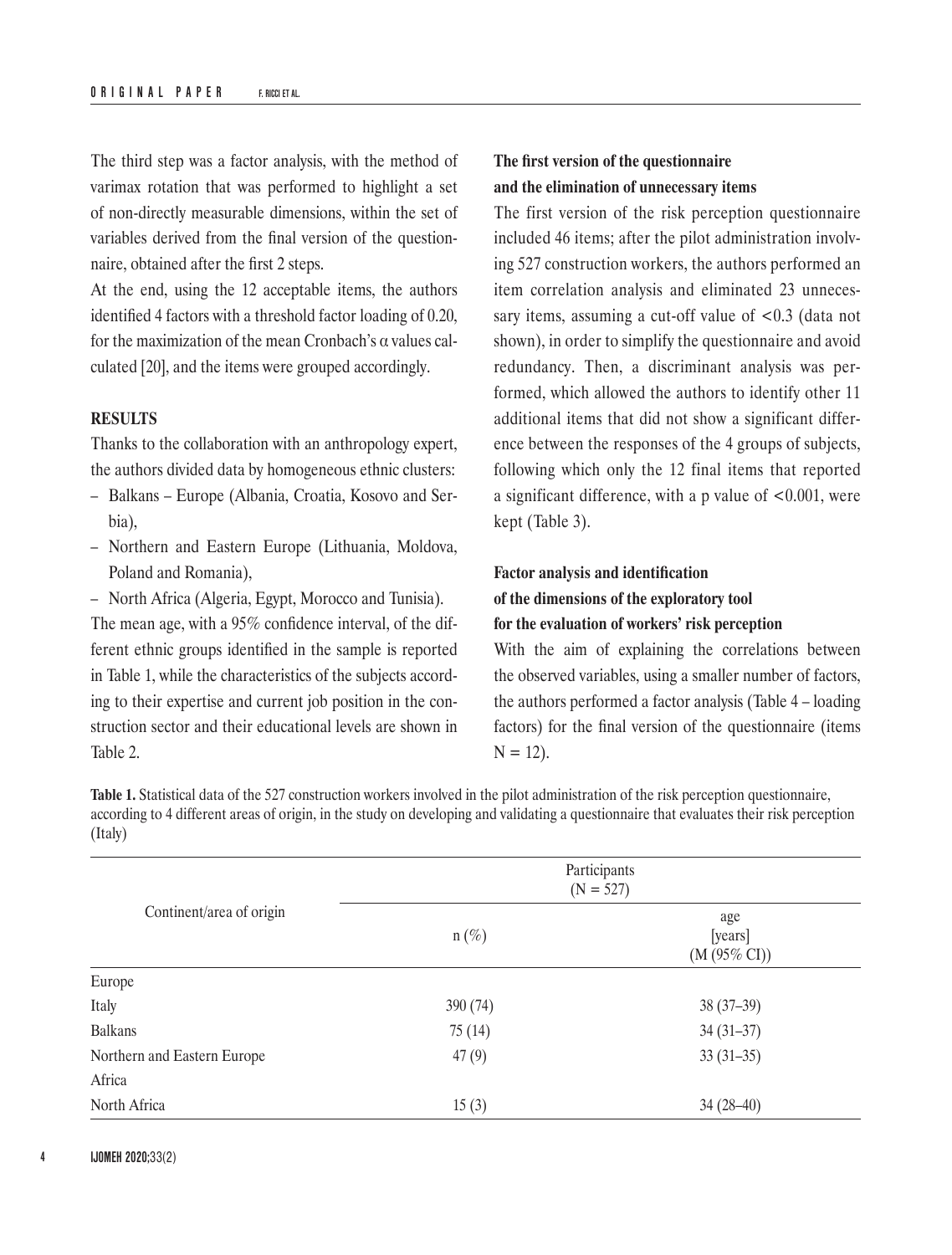|                                                                         | Participants' origin<br>$[\%]$ |                |                                |              |
|-------------------------------------------------------------------------|--------------------------------|----------------|--------------------------------|--------------|
| Variable                                                                | Italy                          | <b>Balkans</b> | Northern and Eastern<br>Europe | North Africa |
| Expertise in the construction sector                                    |                                |                |                                |              |
| foreman                                                                 | 18.59                          | 9.52           | 5.80                           | 6.25         |
| laborer (generic expertise)                                             | 30.14                          | 50.00          | 47.83                          | 37.5         |
| specialized construction worker<br>(mason, bricklayer, carpenter, etc.) | 31.83                          | 30.95          | 26.09                          | 43.75        |
| other expertise                                                         | 19.43                          | 9.52           | 20.29                          | 12.50        |
| Job position                                                            |                                |                |                                |              |
| currently no job contract                                               | 6.76                           | 9.52           | 10.14                          | 6.25         |
| permanent employee                                                      | 68.73                          | 69.05          | 62.32                          | 56.25        |
| seasonal worker                                                         | 15.77                          | 11.90          | 21.74                          | 18.75        |
| external collaborator/artisan                                           | 5.07                           | 2.38           | $\theta$                       | 6.25         |
| other                                                                   | 3.66                           | 7.14           | 5.80                           | 12.50        |
| <b>Education</b> level                                                  |                                |                |                                |              |
| no education $(<$ primary school)                                       | 0.28                           | $\theta$       | 1.45                           | $\theta$     |
| primary school                                                          | 60.00                          | 30.95          | 24.64                          | 43.75        |
| secondary school                                                        | 37.75                          | 61.90          | 72.46                          | 50.00        |
| tertiary school                                                         | 1.97                           | 7.14           | 1.45                           | 6.25         |

**Table 2.** Distribution of the 527 construction workers according to their expertise and current job position in the construction sector and their educational level, with respect to 4 different areas of origin, in the study on developing and validating a questionnaire that evaluates their risk perception (Italy)

**Table 3.** Results of the discriminant analysis: the 12 items that showed a significant difference in the Wilcoxon test within 4 areas of origin of the construction workers, in the study on developing and validating a questionnaire that evaluates their risk perception (Italy)

| Original<br>item number | Item text                                                                                                   | p       |
|-------------------------|-------------------------------------------------------------------------------------------------------------|---------|
| 1                       | My job is dangerous                                                                                         | < 0.001 |
| 8                       | My specific tasks at the construction site are more dangerous than other jobs in the construction<br>sector | < 0.001 |
| 9                       | I think it's possible to be seriously injured at work                                                       | < 0.001 |
| 16                      | My team leader always respects the rules to avoid risks at work                                             | < 0.001 |
| 18                      | If we respect the safety requirements, it's possible to avoid occupational injuries                         | < 0.001 |
| 19                      | One can expect to be seriously injured at work                                                              | < 0.001 |
| 22                      | People working without protective equipment are brave                                                       | < 0.001 |
| 24                      | My boss wants me to work with absolutely no risks of injuries                                               | < 0.001 |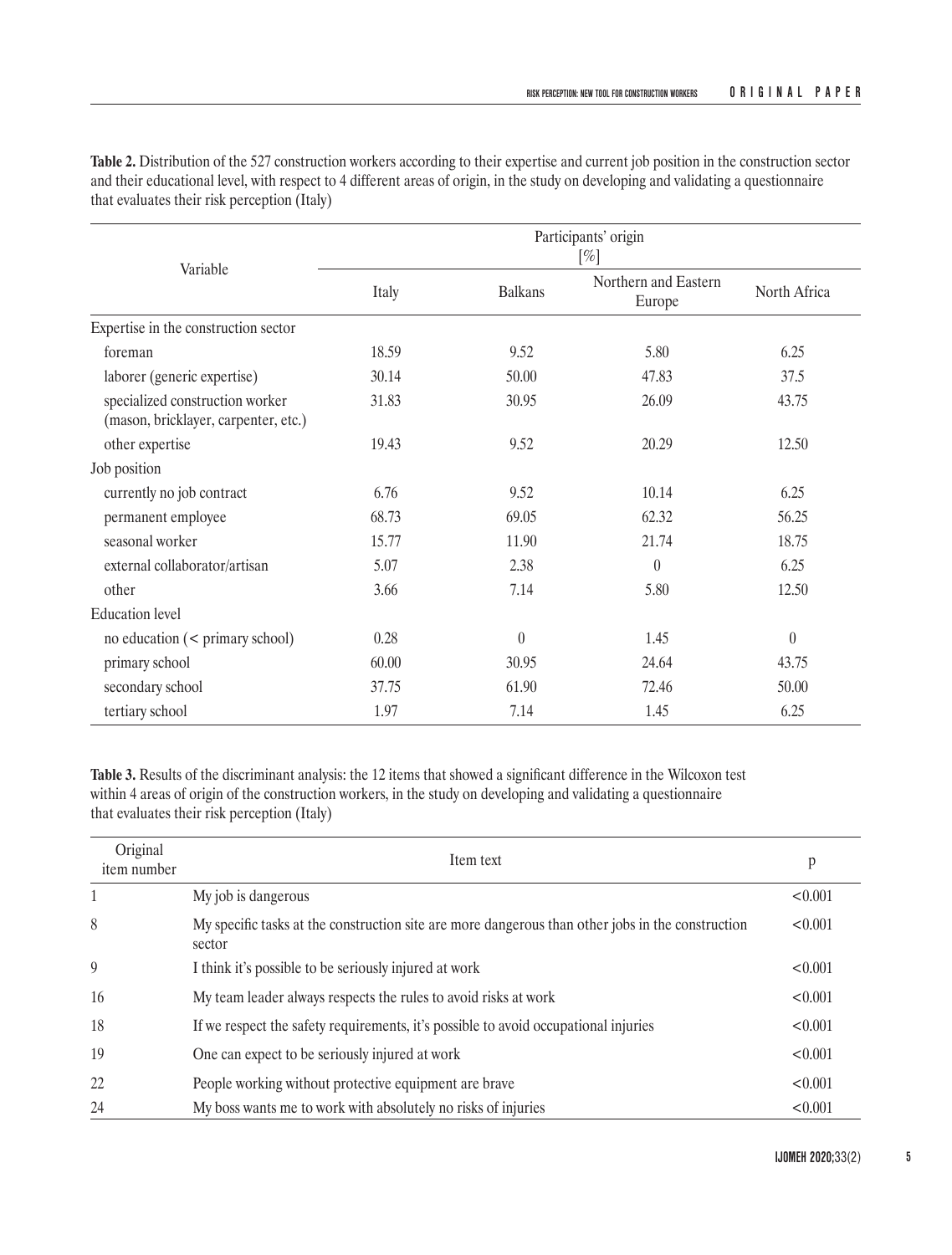| Original<br>item number | Item text                                                                             | р       |
|-------------------------|---------------------------------------------------------------------------------------|---------|
| 30                      | I don't comply with safety rules because my boss tells me that I have to work quickly | < 0.001 |
| 32                      | I don't comply with safety rules because I am afraid to lose my job                   | < 0.001 |
| 33                      | I don't comply with safety rules because I am too much tired                          | < 0.001 |
| 34                      | I don't comply with safety rules because I am brave                                   | < 0.001 |

**Table 3.** Results of the discriminant analysis: the 12 items that showed a significant difference in the Wilcoxon test within 4 areas of origin of the construction workers, in the study on developing and validating a questionnaire that evaluates their risk perception (Italy) – cont.

\* Translated from Italian

**Table 4.** Results of the factor analysis: the loading factors calculated are reported for each item, according to the 4 factors applied in the study on developing and validating a questionnaire that evaluates risk perception of the construction workers (Italy)

| Original item number |              |                | Factor  |          |
|----------------------|--------------|----------------|---------|----------|
|                      | $\mathbf{1}$ | $\overline{2}$ | 3       | 4        |
| $\mathbf{1}$         | 0.13         | 0.65           | $-0.06$ | $0.00\,$ |
| 8                    | 0.05         | 0.70           | 0.02    | 0.13     |
| 9                    | 0.12         | 0.46           | $-0.04$ | 0.11     |
| 16                   | 0.11         | 0.03           | 0.61    | $-0.03$  |
| 18                   | $-0.03$      | $-0.05$        | 0.54    | 0.19     |
| 19                   | 0.01         | 0.14           | 0.11    | 0.41     |
| $22\,$               | 0.02         | 0.06           | 0.20    | 0.61     |
| 24                   | 0.06         | $-0.05$        | 0.55    | 0.14     |
| 30                   | 0.57         | 0.10           | 0.11    | $-0.02$  |
| 32                   | 0.63         | 0.15           | 0.00    | 0.09     |
| 33                   | 0.63         | 0.07           | 0.03    | 0.17     |
| 34                   | 0.20         | 0.03           | $-0.01$ | 0.54     |

Bolded are loading factors >0.02.

Data identified 4 factors that explained human behavior according to the theory of planned behavior [1], integrated with danger perception factors:

- factor 1: perceived behavioral control;
- factor 2: danger perception related to work conditions;
- factor 3: safety climate, producing normative beliefs;
- factor 4: attitude towards safe actions.

Table 5 reports data of the analysis to identify 4 factors defining occupational risk perception in the studied group of construction workers.

#### **DISCUSSION**

This study shows the validation of a useful exploratory tool composed of a 12 items questionnaire enabling the investigation of 4 relevant dimensions involved in the processes of construction workers' risk perception, and possibly useful for the identification of critical dimensions for the recognition of occupational risks according to different cultural backgrounds with respect to the countries of origin. The first dimension identified was named "perceived behavioral control." According to the theory of planned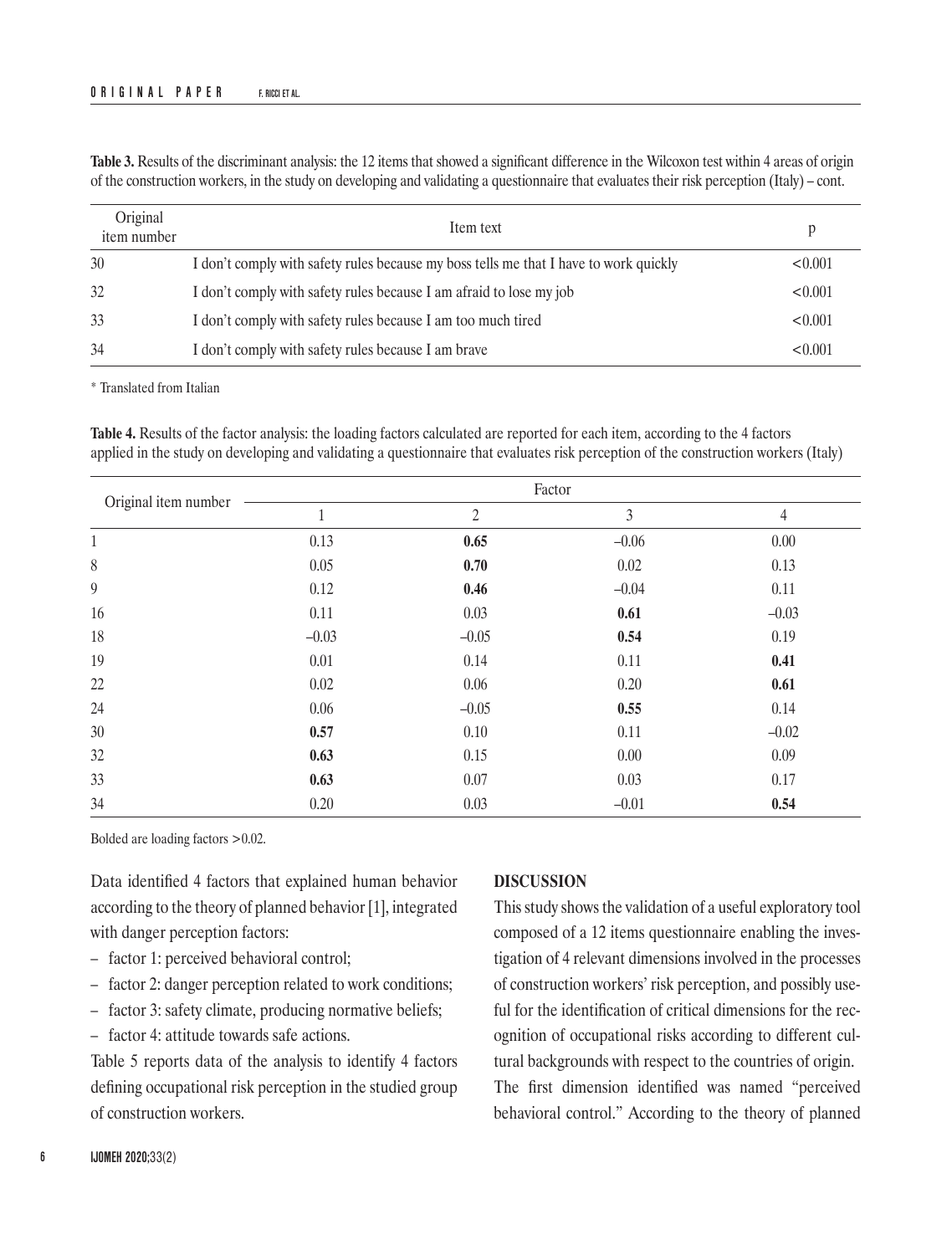| Factor                           | Item                                                                                                           | Loadings |
|----------------------------------|----------------------------------------------------------------------------------------------------------------|----------|
| Perceived behavioral<br>control  | 30. I don't comply with safety rules because my boss tells me that I have to work quickly                      | 0.57     |
|                                  | 32. I don't comply with safety rules because I am afraid to lose my job                                        | 0.63     |
|                                  | 33. I don't comply with safety rules because I am too much tired                                               | 0.63     |
| Danger perception                | 1. My job is dangerous                                                                                         | 0.65     |
|                                  | 8. My specific tasks at the construction site are more dangerous than other jobs in<br>the construction sector | 0.70     |
|                                  | 9. I think it's possible to be seriously injured at work                                                       | 0.46     |
| Safety climate                   | 16. My team leader always respects the rules to avoid risks at work                                            | 0.61     |
|                                  | 18. If we respect the safety requirements, it's possible to avoid occupational injuries                        | 0.54     |
|                                  | 24. My boss wants me to work with absolutely no risks of injuries                                              | 0.55     |
| Attitude towards safe<br>actions | 19. One can expect to be seriously injured at work                                                             | 0.41     |
|                                  | 22. People working without protective equipment are brave                                                      | 0.61     |
|                                  | 34. I don't comply with safety rules because I am brave                                                        | 0.54     |

**Table 5.** Results of the factor analysis: the 4 dimensions identified through the analysis are shown, with the related items and loading factors, in the study on developing and validating a questionnaire that evaluates risk perception of the construction workers (Italy)

behavior [21], this dimension indicates a measure of the perceived grade of difficulty attributed by a person to the decision of taking a specific action in order to obtain a specific result. In this case, the items included in this dimension give an idea of the problems experienced by construction workers in terms of complying with the safety rules at work. This can be difficult, because they have to work quickly, and also because adopting all the safety procedures requires a lot of time, the workers are too much fatigued to accomplish, and they think they could even lose their job if they spent too much time on safety matters. This dimension may appear significantly different when comparing the responses of construction workers with different ethnicities, as it can be related to more precarious working conditions of construction workers from specific geographic areas, who can be less likely to have a permanent position as employees of a construction company.

The second dimension recognized was named "danger perception." It is a measure of the perceived grade of consciousness that a job is intrinsically dangerous. The items

included in this dimension reflect the experience of workers in the construction sector, and the reported experiences from their colleagues; they may know that working in the construction sector is intrinsically dangerous, even more dangerous than working in other sectors. The condition of being a foreign worker may affect this dimension as it is widely reported that foreign workers have higher rates of occupational injuries than native workers, both in Italy and in other countries [1,15–17,22,23].

The third dimension identified was named "safety climate." Safety climate is highly relevant for the safety of workers in an organization, as it represents the way by with safety rules are interiorized in organizations and so perceived by workers through relations with their colleagues and supervisors. Safety climate may predict workers' safety or unsafe personal behaviors, and it can be influenced by actions of other people inside the work team, in particular if they share the same socio-cultural background [21,24– 28]. The authors included 3 items in this dimension, related to the way workers perceive the necessity of complying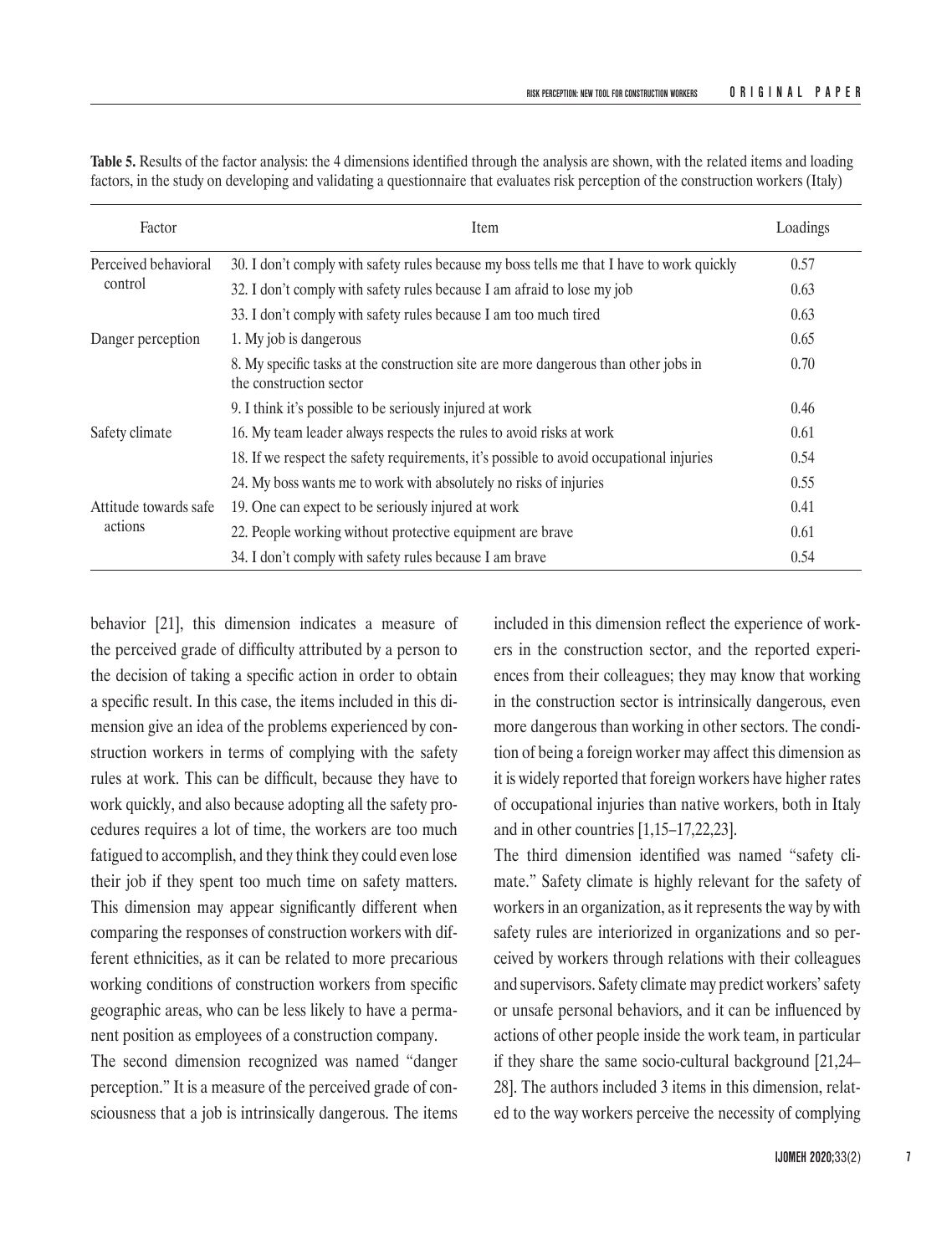with safety rules within their work team. The perception of safety climate may change across different ethnic groups of workers, according to their socio-cultural background. The fourth dimension recognized was named an "attitude towards safe actions." This dimension was designed according to the 3 components of attitudes identified in 1960 by Rosenberg and Hovland [29]: cognitive, affective and behavioral. Accordingly, workers may act, or not act, in terms of safety behaviors depending on their beliefs, emotions and personal leanings. The items included here indicate that even quite paradoxical affirmations may be significant in certain groups of workers according to their socio-cultural background and ethnicity. For example, they can misleadingly identify as "brave" the behavior of avoiding the use of protective equipment, or they can look with a sort of fatalistic attitude to the possibility of being seriously injured at work.

To summarize, the 4 dimensions identified within this 12 items questionnaire make it possible to indicate a reference model for the identification of relevant dimensions involved in different risk perceptions by construction workers belonging to various ethnic groups. According to the proposed model, risk perception should be improved with an adequate consideration of ethnicity and cultural background when designing specific preventive interventions to increase occupational health and safety in the Italian construction sector [30]. The most important points to be considered for a better prevention include:

- the necessity of increasing the perception of dangers at work and being conscious that the job could be seriously harmful;
- giving the possibility to workers for easily respecting safety rules, in particular warranting enough time to do the job while adopting all the safety procedures;
- promoting an adequate safety climate within the work organization, involving all co-workers and supervisors;

– sharing the message that safety procedures are not only necessary but also useful and effective in reducing the number of injuries: this will promote a positive attitude towards the adoption of safety measures.

#### **CONCLUSIONS**

This study proposes a new instrument to evaluate risk perception in foreign construction workers in Italy. The tool should be potentially applicable also in other working sectors where a high number of foreign workers is employed, e.g., in agriculture, subject to adapting the items to the characteristics of the working population and specific occupational risks.

The exploratory tool presented by the authors is useful in detecting differences in risk perception, related to the ethnicity and cultural background of workers, according to 4 dimensions identified. The application of the proposed method can be relevant for the identification of more adequate preventive interventions, such as specific training, in the construction sectors.

#### **REFERENCES**

- 1. Ajzen I. Attitudes, Personality and Behaviour. New York: McGraw-Hill; 2005.
- 2. Savadori L, Caovilla J, Zaniboni S, Fraccaroli F. The affect heuristic in occupational safety. Med Lav. 2015;106(4):239–49.
- 3. Slovic P, Finucane ML, Peters EM, MacGregor DG. The affect heuristic. Eur J Oper Res. 2007;177:1333–52, [https://doi.](https://doi.org/10.1016/j.ejor.2005.04.006) [org/10.1016/j.ejor.2005.04.006](https://doi.org/10.1016/j.ejor.2005.04.006).
- 4. Kunreuther H, Miller L. An Interactive Modelling System for Disaster Policy Analysis. Washington: American Society for Public Administration; 1985.
- 5. Bawa VS, Brown SJ, Klein RW. Estimation Risk and Optimal Portfolio. Amsterdam: North-Holland Publications Company; 1979.
- 6. Lalonde M. A new perspective on the health of Canadians. A working document. Ottawa: Government of Canada; 1974.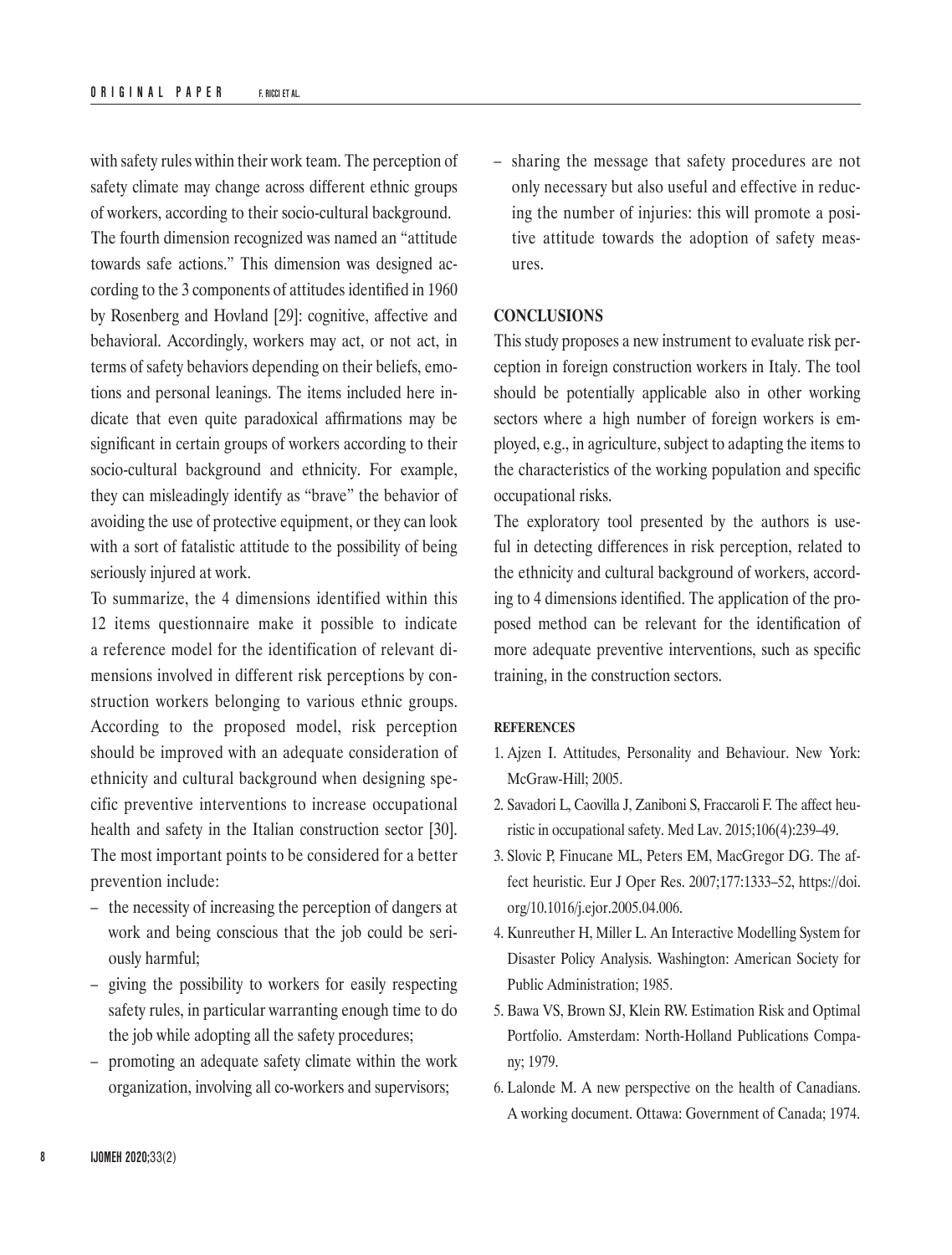- 7. Modenese A, Korpinen L, Gobba F. Solar Radiation Exposure and Outdoor Work: An Underestimated Occupational Risk. Int J Environ Res Public Health. 2018;15(10):E2063, <https://doi.org/10.3390/ijerph15102063>.
- 8. Pinto A, Nunes IL, Ribeiro RA. Occupational risk assessment in construction industry – Overview and reflection. Safety Sci. 2011;49(5):616–24, [https://doi.org/10.1016/j.ssci.](https://doi.org/10.1016/j.ssci.2011.01.003) [2011.01.003.](https://doi.org/10.1016/j.ssci.2011.01.003)
- 9. Maderthaner R, Guttmann G, Swaton E, Otway HJ. Effect of distance upon risk perception. J Appl Psychol. 1978; 63(3):380–2, <http://doi.org/10.1037/0021-9010.63.3.380>.
- 10. Weinstein NH. Taking care. Understanding and encouraging self-protective behavior. Cambridge: Cambridge University Press; 1988.
- 11. Guldenmund F, Cleal B, Mearns K. An exploratory study of migrant workers and safety in three European countries. Safety Sci. 2013;52:92–9, [https://doi.org/10.1016/j.ssci.](https://doi.org/10.1016/j.ssci.2012.05.004) [2012.05.004](https://doi.org/10.1016/j.ssci.2012.05.004).
- 12. Guldenmund F, Chen M, Cleal B, Mearns K. The Relationship Between Accidents of Foreign Workers and Their Cultural Background; An Exploratory Study. Delft: Delft University of Technology; 2010.
- 13. De Pasquale F, Favero G, Ferrari D, Gobba F, Bravo G, editors. [Percezione e rappresentazione del rischio in edilizia] [Internet]. Modena: Regione Emilia-Romagna, AUSL Modena; 2012 [cited 2019 May 13]. Available from: [http://www.osserva](http://www.osservatorioprevenzione.eu/Biblioteca-Archivio/Materiali/2012 09 11 Percezione Rischio vol1.pdf)[torioprevenzione.eu/Biblioteca-Archivio/Materiali/2012%20](http://www.osservatorioprevenzione.eu/Biblioteca-Archivio/Materiali/2012 09 11 Percezione Rischio vol1.pdf) [09%2011%20Percezione%20Rischio%20vol1.pdf](http://www.osservatorioprevenzione.eu/Biblioteca-Archivio/Materiali/2012 09 11 Percezione Rischio vol1.pdf). Italian.
- 14. Giraudo M, Bena A, Costa G. Migrant workers in Italy: an analysis of injury risk taking into account occupational characteristics and job tenure. BMC Public Health. 2017;17(1):351,<https://doi.org/10.1186/s12889-017-4240-9>.
- 15. Gobba F, Dall'Olio E, Modenese A, De Maria M, Campi L, Cavallini GM. Work-Related Eye Injuries: A Relevant Health Problem. Main Epidemiological Data from a Highly-Industrialized Area of Northern Italy. Int J Environ Res Public Health. 2017;14(6):E604, [https://doi.org/10.3390/](https://doi.org/10.3390/ijerph14060604) [ijerph14060604](https://doi.org/10.3390/ijerph14060604).
- 16. Riccò M. Air temperature exposure and agricultural occupational injuries in the Autonomous Province of Trento (2000– 2013, North-Eastern Italy). Int J Occup Med Environ Health. 2018;31(3):317–31,<https://doi.org/10.13075/ijomeh.1896.01114>.
- 17. Riccò M, Garbarino S, Bragazzi NL. Migrant Workers from the Eastern-Mediterranean Region and Occupational Injuries: A Retrospective Database-Based Analysis from North-Eastern Italy. Int J Environ Res Public Health. 2019;16(4): E673, <https://doi.org/10.3390/ijerph16040673>.
- 18. Micheli M, Zanaletti G, Giorgi I, Argentero P, Candura SM. [Accident risk perception in high-voltage electrical maintenance workers]. G Ital Med Lav Ergon. 2006:28(1 Suppl. 1): 7–14. Italian.
- 19. Ricci F, Chiesi A, Bisio C, Panari C, Pelosi A. Effectiveness of occupational health and safety training: A systematic review with meta-analysis. J Workplace Learn. 2016;28(6):355–77, <https://doi.org/10.1108/JWL-11-2015-0087>.
- 20. Peterson RA. A Meta-Analysis of Variance Accounted for and Factor Loadings in Exploratory Factor Analysis. Marketing Letters. 2000;11(3):261–75, [https://doi.org/10.1023/A:](https://doi.org/10.1023/A:1008191211004) [1008191211004](https://doi.org/10.1023/A:1008191211004).
- 21. Ajzen I. From Intentions to Actions: A Theory of Planned Behavior. In: Kuhl J, Beckmann J, editors. Action Control. Berlin: Springer Series in Social Psychology; 1985. p. 11–39.
- 22. Ahonen EQ, Benavides FG. Risk of fatal and non-fatal occupational injury in foreign workers in Spain. J Epidemiol Community Health. 2006;60(5):424–6, [https://doi.org/](https://doi.org/10.1136/jech.2005.044099) [10.1136/jech.2005.044099](https://doi.org/10.1136/jech.2005.044099).
- 23. Salminen S. Are Immigrants at Increased Risk of Occupational Injury? A Literature Review. Ergon Open J. 2011;4:125–30, <https://doi.org/10.2174/1875934301104010125>.
- 24. Andersen LP, Karlsen IL, Kines P, Joensson T, Nielsen K. Social identity in the construction industry: implications for safety perception and behavior. Constr Manage Economics. 2015;33(8):640–52, [https://doi.org/10.1080/01446193.2015.](https://doi.org/10.1080/01446193.2015.1087645) [1087645](https://doi.org/10.1080/01446193.2015.1087645).
- 25. Hale AR, Guldenmund FW, van Loenhout PLCH, Oh JIH. Evaluating safety management and culture interventions